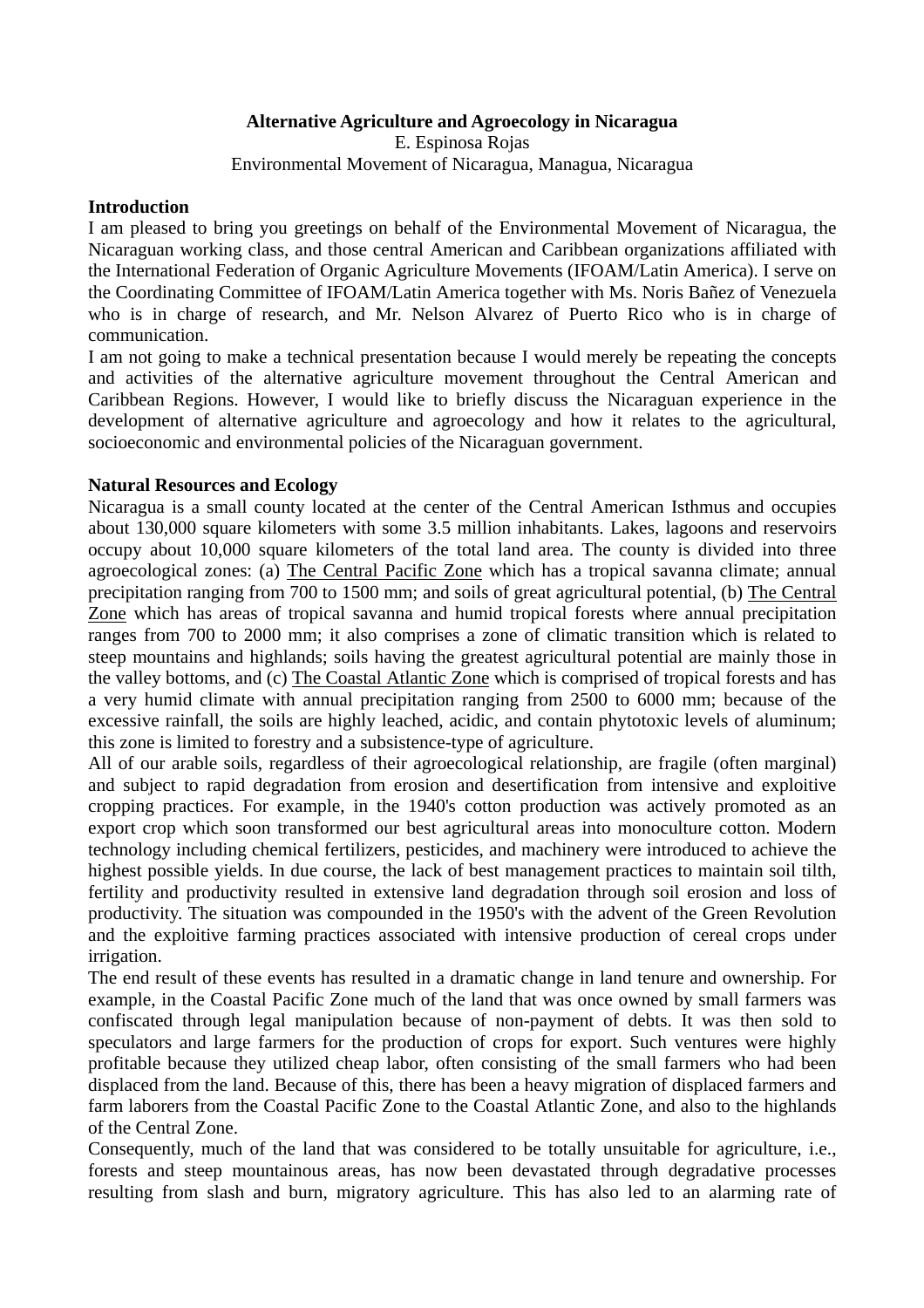deforestation in Nicaragua. For example, in the 1950's about 60 percent of the country was forested; however, by the early 1990's this figure had declined to less than 25 percent. The widespread soil erosion by wind and water, from such misuse of land, and the associated transport and deposition of agricultural chemicals and sediment, has caused monumental environmental problems of urgent national concern including (a) depletion and chemical contamination of potable water supplies for coastal cities, (b) impairment and contamination of regional hydrologic systems and networks, (c) destruction of estuaries and wetlands by sedimentation and chemical contamination, (d) decline in edible species of fish and shellfish in aquatic ecosystems from sedimentation and chemical contamination, and (e) increased incidence of problems relating to human health, e.g., respiratory and gastrointestinal difficulties.

# **The Political Situation**

During more than 10 years of the Sandinista Popular Revolution, a number of changes were made that directly affected agricultural policies and practices in Nicaragua. For example, the structure of land tenure was reformed; a large number of labor cooperatives were organized; agricultural loans and bank credit were easier to obtain; and subsidies were available to help farmers acquire costly agricultural chemicals, i.e., chemical fertilizers and pesticides. Meanwhile, agriculture continued to contribute to environmental pollution and degradation of the natural resource base, including the progressive deforestation of marginal lands by peasant farmers practicing slash and burn agriculture, i.e., shifting cultivation.

However, during the Sandinista/Contra War, the economic embargo imposed by the United States severely restricted technical assistance for agricultural and economic development. Small farmers and peasant farmers were particularly impacted by the lack of such assistance. Nevertheless, there has been considerable progress including the development of our organizational capacity, a sense of collective and commercial labor, a spirit of independence, and commitment to social equity and improvement.

The newly elected Government of Nicaragua, which succeeded the Sandinista Popular Front, has implemented neo-liberal policies of free enterprise and privatization that have encouraged the importation of technologies for large-scale production of export crops. These policies do not appear to be supportive of the non-governmental organizations (NGO'S) that have provided technical assistance on alternative agricultural technologies to small farmers in the past. In view of the fact that most of the food crops and food products marketed and consumed in Nicaragua are produced by small farmers, including peasants, there is a growing concern that the government has neglected this sector while providing a disproportionate amount of resources to support the large commercial farms. However, the policies of the Sandinista Agrarian Reform Program were generally supportive of small farmers and helped to resolve some of their problems and constraints.

Because of such inconsistency in government policies, the NGO's that advocate alternative agriculture and agroecology to improve productivity, profitability, stability and long-term sustainability of small farms must develop new and meaningful strategies to (a) influence governments and contribute to the socioeconomic progress of the country, (b) improve the quality of life of the most disadvantaged peasant farmer, and (c) protect, conserve and restore the ecological balance of the environment. NGO's must work toward sustainable rural development by promoting the principles of alternative agriculture and agroecology in Nicaragua and throughout Latin America

# **The Concept of Alternative Agriculture and Agroecology**

We consider alternative agriculture or agroecology as a holistic science which imitates the laws and principles of natural ecosystems and productive processes, with man as an integral part of the environment, indeed as a protagonist. This is why the farmer is so important, and why he/she should receive more attention from those who provide technical assistance and who are responsible for research and education programs on organic farming, nature/natural farming, alternative agriculture, agroecology, and low-input/sustainable agriculture.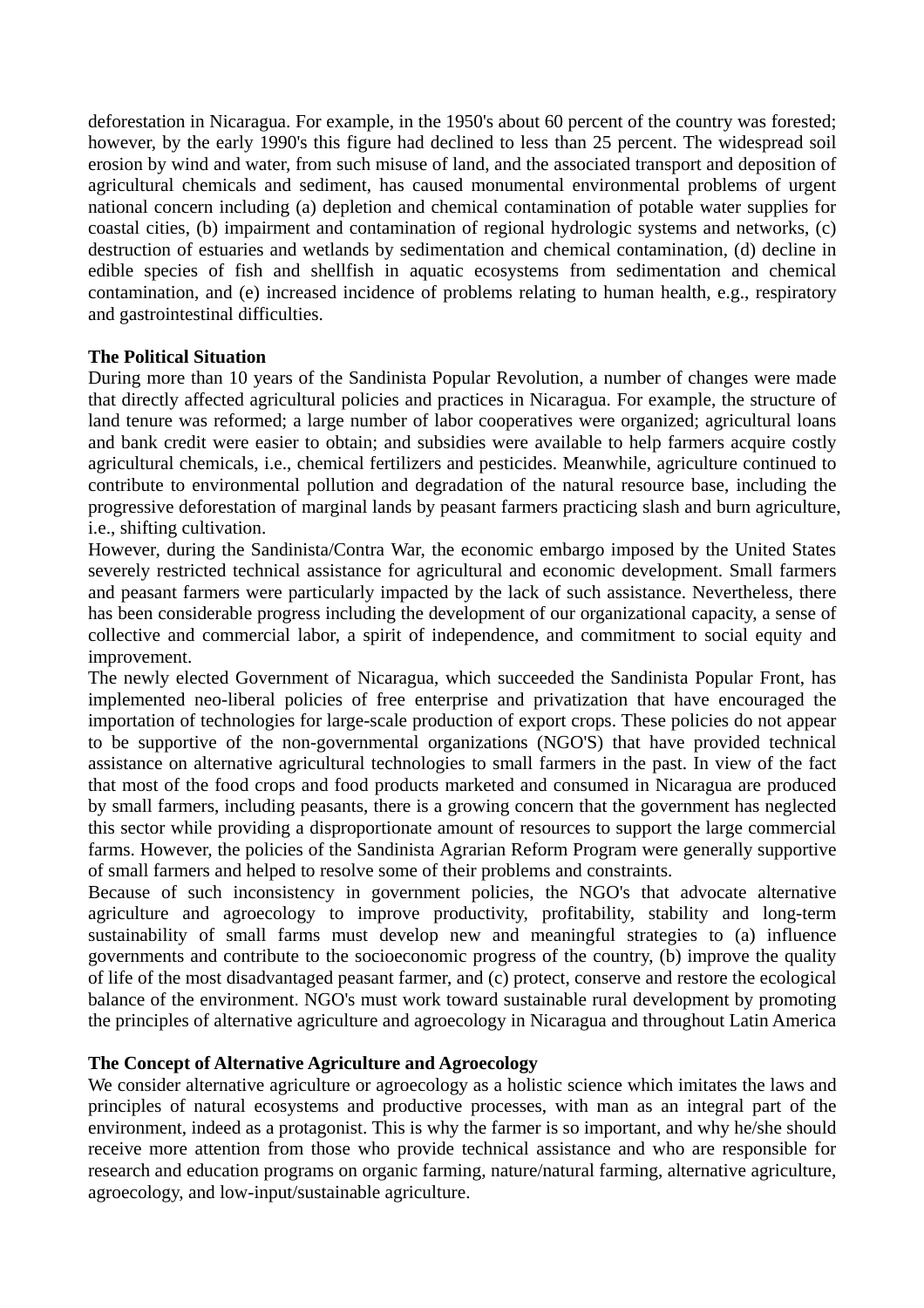All of these movements have similar goals including conserving energy and utilizing alternative energy sources; restoring and maintaining biodiversity of agroecosystems and the environment; utilizing on-farm (i.e., internal) resources; reducing the farmer's dependency on off-farm (i.e., external) inputs including fertilizers, pesticides, machinery and credit; utilizing appropriate technologies; controlling pests without chemicals; improving and maintaining soil fertility and soil productivity; and increasing the production of basic food crops.

The strategies for achieving these goals include recycling of organic wastes as biofertilizers and soil conditioners; using crop rotations and nitrogen fixing legumes; using green manures and cover crops to control soil erosion and nutrient run-off; using biological and integrated pest management practices to minimize the need for chemical pesticides; improving the integration of crops and livestock for increased production of both components; and perhaps most important of all, using skilled management to integrate the components into a holistic system.

# **Initiatives of the Alternative Agriculture and Agroecology Movement in Nicaragua**

While there have been some initiatives by NGO's, private research centers and university groups in Nicaragua to develop more comprehensive programs on alternative agriculture, results so far have been somewhat limited. The Environmental Movement of Nicaragua (MAN) completed a study in 1991 which indicated that there were 35 different organizations involved in the development of alternative agricultural technologies. Among these are the following:

## **The National Union of Farmers and Livestock Breeders (UNAG)**

This group has conducted experiments to determine the best management practices for integrating crops and livestock production on steeply sloping lands. Specific practices include conserving soil, water and nutrients, controlling soil erosion, and reducing the farmers dependency on fertilizers and pesticides.

## **The Center for Biological Agriculture**

This center is also known as the Farm of New Hope and was founded by the Antonio Baldiviezo Center of the Catholic Church. It has conducted experiments to improve crop rotations and production in the humid tropics including agroforestry systems, silvi-pastoral systems, agro-horticulture systems, and farm gardens with emphasis on minimal use of agrichemicals.

### **The Environmental Movement of Nicaragua (MAN)**

As part of their agricultural and environmental development program, MAN conducts experiments to improve the yield and quality of organically-grown coffee and promotes the use of alternative agriculture technologies to improve farm production in general. The Environmental Movement of Nicaragua is represented on the coordinating committee of IFOAM/Latin America and coordinates the sub-region of IFOAM/Central America and the Caribbean. This involvement has helped us to develop meaningful and effective programs for improving the socioeconomic conditions of small farmers and of extremely poor peasant farmers. The Nicaraguan experience in promoting the use of alternative agriculture practices and principles is quite similar to that of other countries in the region. All of these initiatives, without exception, attempt to combine the indigenous knowledge and established practices of the traditional agriculture with skilled management, to achieve the most productive, profitable, and sustainable system.

### **Problems and Constrains that Limit the Widespread Adoption of Alternative Agriculture**

There are a number of problems and constraints that limit the adoption of alternative agriculture in Nicaragua including the following:

# **Commitment to the Use of Imported Agricultural Technologies**

The Agroexport Development Model adopted by our government obligates our farmers to use costly technologies that are imported from more advanced agricultural production systems in developed countries. Often, the cost of these technologies may exceed the farmers net returns per unit of land. Thus, government policies make it difficult for farmers to adopt alternative agricultural practices and more appropriate technologies even though they would be less harmful to the environment,